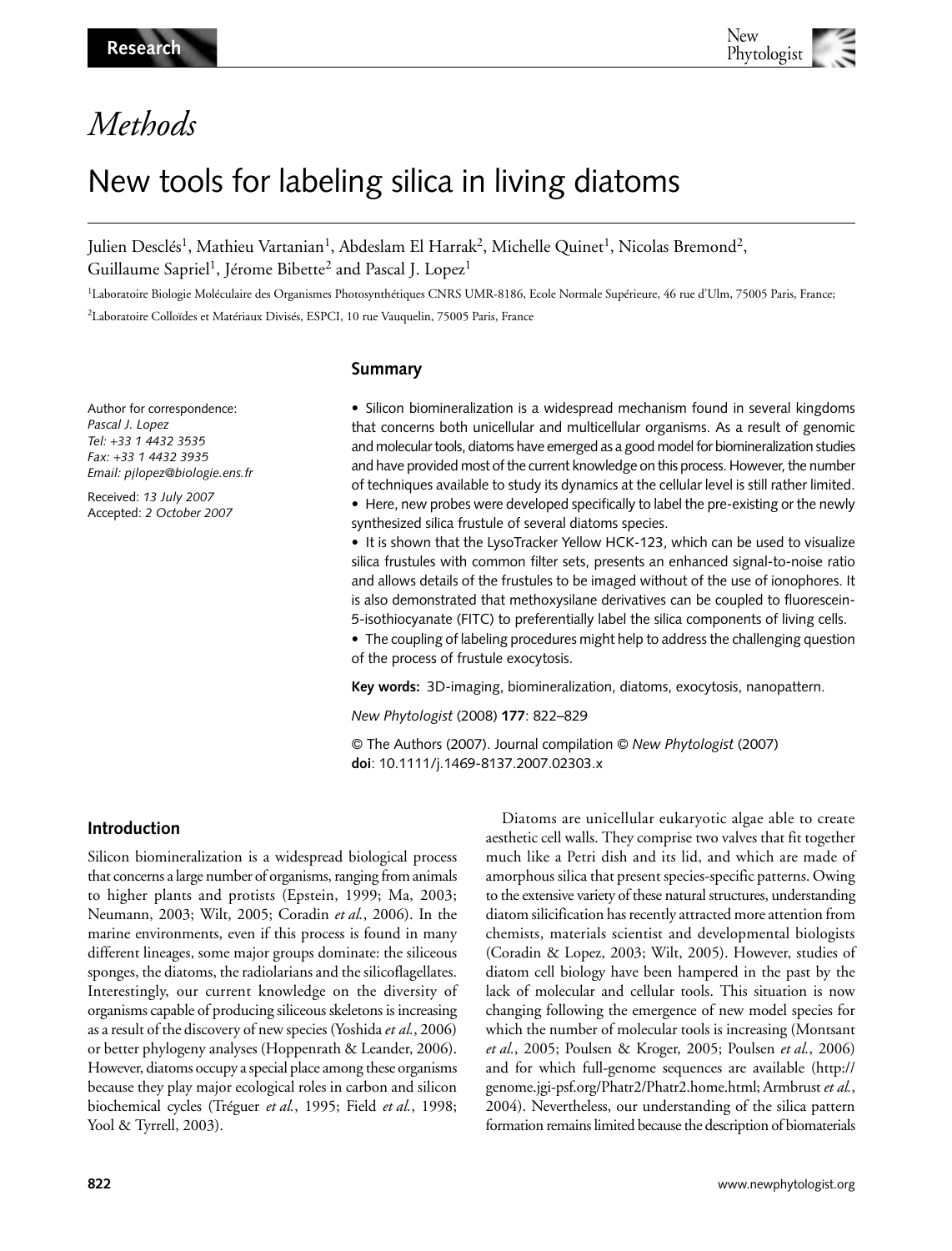usually requires high-resolution microscopy techniques that involve cleaning and selection procedures.

So far, very few fluorescent tracers to study silicon biomineralization have been described. For diatoms, because the silica polycondensation process (i.e. frustule formation) occurs during cell division inside an intracellular acidic compartment (a silica deposition vesicle, SDV), acidotropic molecules were shown to accumulate inside the SDV, probably because of the protonation of their side chains, and then become trapped in the newly synthesized silica structures. The pioneer works used rhodamine-123 (Li *et al.*, 1989; Brzezinski & Conley, 1994) as a staining agent, but its low accumulation efficiency limited its use. More recently, the LysoSensor Yellow/Blue DND-160, a useful pH ratiometric indicator (Diwu *et al.*, 1999; Lin *et al.*, 2001), was also used for the imaging of diatom frustules (Shimizu *et al.*, 2001; Hazelaar *et al.*, 2005; Vrieling *et al.*, 2005; Frigeri *et al.*, 2006) and to estimate the Si transport in desmosponges (Schroder *et al.*, 2004).

Here, we establish a novel fluorescent dye, the HCK-123, which is observable in the visible light range and can be used directly to follow the formation of silica structures. Moreover, we also show that fluorescein-5-isothiocyanate (FITC)-silane can be combined with acidotropic probes to distinguish pre-existing or newly synthesized diatom-shell patterns. This latest development is also shown to be useful to monitor the exocytosis of the silica frustule, a process that has hardly been addressed before.

# **Materials and Methods**

#### Culture and labeling conditions

The cells used are the marine diatoms *Phaeodactylum tricornutum* (clone 1090-1a, Culture Collection of Algae at the University of Göttingen), *Thalassiosira weissflogii* (CCMP 1051, Provasoli-Guillard National Center for Culture of Marine Phytoplankton), *Cylindrotheca fusiformis* (CCMP 343), *Ditylum brightwellii* (CCMP 359), the Prasinophyceae *Prasinococcus* (RCC 520, Roscoff Culture Collection of Marine Phytoplankton), the Coccolithophoridae *Pleurochrysis carterae* clone AC1 and the marine red alga *Rhodella violacea* (strain 115–79, University of Göttingen). The algae were cultured in natural sea water supplemented with Guillard's (F/2) enrichment solution (Sigma) and vitamins. In all cases, cells were cultured at 16°C under a light : dark regime (16 h : 8 h). The yeast and the bacteria were cultured at 30°C in YPD (yeast extract/peptone/ dextrose) and at 37°C in Luria broth, respectively.

#### Silane synthesis

The FITC-silanes were prepared by mixing 0.265 ml of pure (3-amino-propyl)trimethoxysilane (APS) (ABCR GmbH & Co. KG, Karlsruhe, Germany) and 5 µmol of fluorescein isothiocyanate isomer 1 (Sigma-Aldrich, Paris, France) diluted in 5 ml ethanol as a cosolvent (van Blaaderen & Vrij, 1992) and the reaction

mixture was stirred at ambient temperature for 2 h. APS was in large excess, with an APS/FITC molar ratio of 200 : 1. Preparations were stable and reactive for a few months, so fresh FITC-APS was made during the different phases of the experiment. Furthermore, to ascertain that the solvent does not have any effect on the cell viability and/or the membrane permeability, the synthesis was performed either in dimethyl sulfoxide (DMSO) or ethanol (EtOH). The results obtained were the same irrespective of the solvent used (data not shown). Alternatively, at the end of these incubations, an excess (0.6 mm final) of hexamethyldisilazane (ABCR) was added to inhibit further polycondensation of the silanes (Haukka & Root, 1994). For overnight or time course experiments, the LysoTrackers (Invitrogen, Cergy Pontoise, France) and FITC-APS were used at 1 µm.

#### Image acquisition and processing

Images were obtained using a Leica DM-IRB microscope coupled to a Z-stage piezo-controller (Sutter Instrument Company, CA, USA) with a 100 W mercury lamp. The objectives used are ×63 or ×100 (NA 1.4) oil immersion plan APO. The set of filters used for HCK-123 and FITC-APS were 485/25 nm excitation (Ex) and 535/30 nm emission (Em); for DND-160 we used 360/40 nm (Ex) and 535/30 nm (Em), and for the chlorophyll fluorescence signal we used 485/25 nm (Ex) and 675/50 nm (Em). For all these sets the same beam splitter, 86 003 bs (Chroma Technology Corp, Rockingham, VT, USA), was used. The stacks were analyzed using MetaMorph software (Molecular Devices Corporation, CA, USA). All the images presented are 3D reconstructions. However, in some cases, before the reconstruction, a deconvolution step using the Meinel algorithm (Meinel, 1986) and color-specific point spread function was performed.

# Frustules purification and transmission electron microscope (TEM) images

Exponentially growing cells were fixed with formaldehyde (final concentration 0.8%) for 1 h at room temperature and then washed several times with distilled water. Organic material was first oxidized by potassium permanganate (final concentration 3%) with an excess of  $H_2SO_4$  and then eliminated with 16%  $HNO<sub>3</sub>(v/v)$  and 48%  $H<sub>2</sub>SO<sub>4</sub>(2:1, v/v)$  for 1 min. The suspension was neutralized by adding Tris-HCl buffer (1 m, pH 8), then carefully filtrated and washed with ethanol 95% using a Millipore membrane filter (0.45 µm HV). A drop of the cleaned material was placed on a 300 mesh carbon-coated copper grid and observed with a Philips Tecnai 12 electron microscope.

#### **Results and Discussion**

#### Comparison of the HCK-123 with other lysotrackers

To extend the number of useful probes for imaging the dynamics of the frustule formation, we tested several probes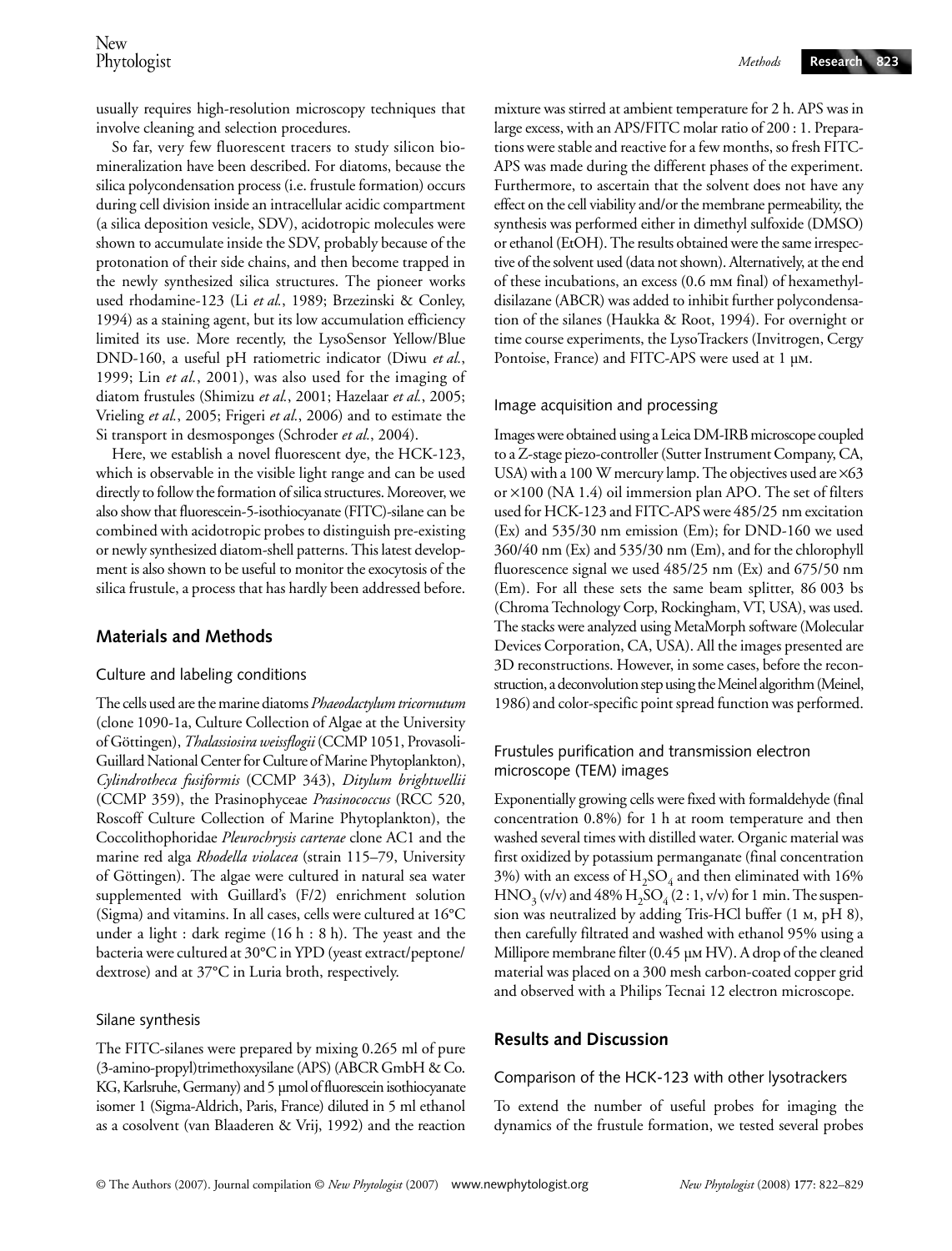



**Fig. 1** Chemical structures of the principal dyes used in this work. (a) DND-160 ( $C_{20}H_{22}N_4O_3$ ), also called PDMPO (for 2-(4pyridyl)-5-((4-(2-dimethylaminoethylaminocarbamoyl)methoxy)phenyl)oxazole); (b) HCK-123 (C<sub>16</sub>H<sub>24</sub>N<sub>6</sub>O<sub>4</sub>); (c) fluorescein-5-isothiocyanate (FITC)-silane.

for acidic compartments that have different biochemical and fluorescence properties. We found that both the LysoTracker Red DND-99 and the LysoSensor Green DND-153 led to a staining of intracellular membrane components, but extremely weak or no silica labeling, respectively. The LysoSensor Blue DND-167 was thought to be a good tracer because of its high quantum efficiency (Lin *et al.*, 2001), but unfortunately the fluorophore quickly bleaches during light illumination, preventing its use for 3D-imaging. We then tested a membranepermeable probe, LysoTracker Yellow HCK-123 (Fig. 1a), a weakly basic amine that selectively accumulates in cellular compartments with low luminal pH (i.e. lysosomes; Van Hoof *et al.*, 2002; Burgdorf *et al.*, 2007). For comparison analyses we also used a pyridyl oxazole dye, the LysoSensor Yellow/Blue DND-160 (Fig. 1b). We found that much less background fluorescence was obtained with HCK-123 than with DND-160 for all the diatom species tested. This higher signal-to-noise (S/N) ratio for HCK-123 compared with DND-160 can be easily appreciated by analyses of the signal intensities (Fig. 2a,b). With our settings, the autofluorescence signals were negligible and the intracellular signals corresponded essentially to intravesicular accumulation of the dyes (i.e. accumulation in large vacuoles). However, such a signal can vary according to the species and the physiological state of the cells. For example, for the large *D. brightwellii*, the intracellular DND-160 fluorescence can almost completely mask the newly synthesized frustule (Fig. 2a). For *T. weissflogii*, the dye HCK-123 accumulates almost exclusively in the newly synthesized silica material (Fig. 2b). To increase the S/N ratio it has been recommended to use ionophores (monensin and



**Fig. 2** Comparison of Si-labeling using either HCK-123 or DND-160. (a) *Ditylum brightwellii*; (b) *Thalassiosira weissflogii*. Exponentially growing cells were cultured in the presence of either HCK-123 or DND-160 for approx. 20 h before imaging. Note that the more important 'noise' that corresponds to accumulation of the acidotropic probes is far less important for HCK-123 (yellow, right) than for DND-160 (cyan, left). The maximum signal intensity of each picture was normalized to be about the same value (within 1.5-fold). Bars, 10 µm; insets, bright field images.

nigericin, which are polyether ionophores catalyzing  $K^+$  (or Na<sup>+</sup>): H<sup>+</sup> exchanges) (Shimizu et al., 2001); our experiments show that this recommendation does not apply for the Lysoprobe HCK-123. We also found that HCK-123 is more stable, allowing several successive acquisitions, and induces less bleaching of the chloroplast, which suggests that it is less detrimental to cell integrity. Moreover, HCK-123 can be used with common filter sets (e.g. GFP or FITC), allowing it to be used with the vast majority of confocal microscopes that are not equipped with UV excitation.

Altogether, our results prove that different acidotropic pH probes can be used for silica labeling but that their efficiency depends on the ability of the dye to accumulate and to be stable inside acidic compartments. For example, the absence of labeling of DND-153 could be expected since its apparent pKa was measured to be 7.5 (Lin *et al.*, 2001; Molecular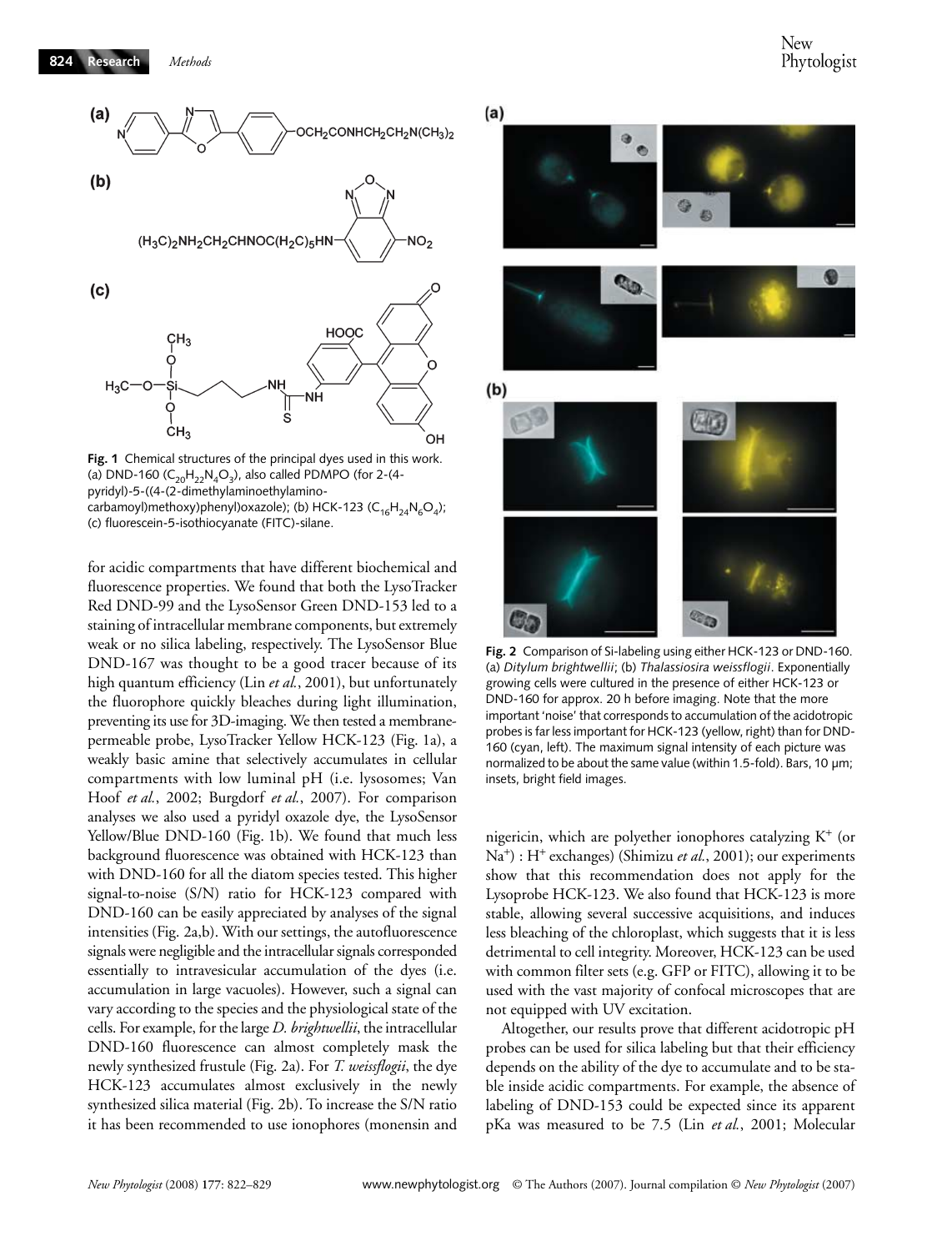Probes, Invitrogen, Cergy Pontoise, France), therefore limiting its accumulation inside the SDV of diatoms that was estimated to be an acidic compartment (Vrieling *et al.*, 1999). Another criterion for the application of a Lysoprobe for silica labeling might be the stability or the quenching of both the protonated and unprotonated forms upon 'co-precipitation' within the silica materials (see later discussion). Nevertheless, we found that HCK-123 makes a powerful new probe for live cell imaging of the frustule formation.

# Sensitivity of the silica labeling

To extend our study of HCK-123 further, we chose important diatom model species for genomic and/or biomineralization studies. To test the sensitivity of the silica labeling, we first investigated two model species that are lightly silicified. We chose the pennate *Cylindrotheca fusiformis*, a well-known species in biochemical studies of organic compounds involved in silica biomineralization (Kroger *et al.*, 2001; Knecht & Wright, 2003; Sumper & Kröger, 2004). For *C. fusiformis* the silica wall is limited to a raphe structure and a large number of girdle bands (Gbs) (Fig. 3a). The raphe is punctuated by rib-like fibulae (their sizes, measured by TEM image analyses, are  $102 \pm 25$  nm; they appear dark in Fig. 3a), which are dense silicified structures separated from one another (by  $380 \pm 134$  nm). With our experimental setup, we could distinguish the nanometric raphe punctuations as well as the more uniform pattern of the Gbs (Fig. 3a). Another species used was *P. tricornutum*, for which genetic manipulation is routine (Lopez *et al.*, 2005) and the full-genome sequence is available. *Phaeodactylum tricornutum* is polymorphic (cells can be fusiform, oval or triradiate) with only the oval morphotype able to synthesize a frustule that is generally unique to one side of the cell (Lewin *et al.*, 1958; Borowitzka & Volcani, 1978). For this latter species, the silica structure labeled with HCK-123 resembles a rib with a denser central nodule and corresponds to the raphe region (Fig. 3b). Finally, we investigated the formation of a single Gb in *T. weissflogii*. For the clone used, the Gbs are split rings with a width of approx. 600 nm. Approximately 1 h following the addition of HCK-123 to exponentially growing cells, we could visualize the formation of a single Gb (Fig. 3c). Altogether our results demonstrate that HCK-123 can be used to follow the formation of reasonably dense silica structures.

# Coprecipitation of lysotrackers with newly synthesized frustules

To ascertain that the novel silica tracer, the Yellow HCK-123, was incorporated within the silica matrix *per se*, preparations of biomaterials were made. *Thalassiosira weissflogii* cells were first labeled overnight in the presence of either DND-160 or HCK-123. Since the generation time of the cells was *c*. 12 h, and because labeling was performed overnight, usually only



**Fig. 3** Sensitivity of HCK-123 labeling. (a) Manual drawing of *Cylindrotheca fusiformis* silica structures. The raphe and the girdle bands (Gbs) are in gray, and the nonsilicified regions are open. The 3D-reconstructed image after staining with HCK-123 (yellow) reveals the nano-patterning of the raphe. (b) Manual drawing of *Phaeodactylum tricornutum* oval cells and transmission electron microscope (TEM) image illustrating the delicate frustule composed of a central raphe with lateral striae. Fluorescent frustules are found only for the oval morphotype. (c) Manual drawing of a complete frustule of *Thalassiosira weissflogii*; the fluorescent image reveals the split rings of two newly divided cells. Note the splits that are nearly 180° apart: the tongue-like sections (ligula). The components of the frustule are the epivalve (E) and the hypovalve (H) that are maintained together by the Gbs. Bars, 5 µm (epifluorescence), 200 nm (TEM).

one generation occurred during the labeling period. To purify organic-free silica frustules, cells were first oxidized by potassium permanganate with an excess of  $H_2SO_4$  and then treated with a mixture of strong acids for 1 min (see the 'Materials and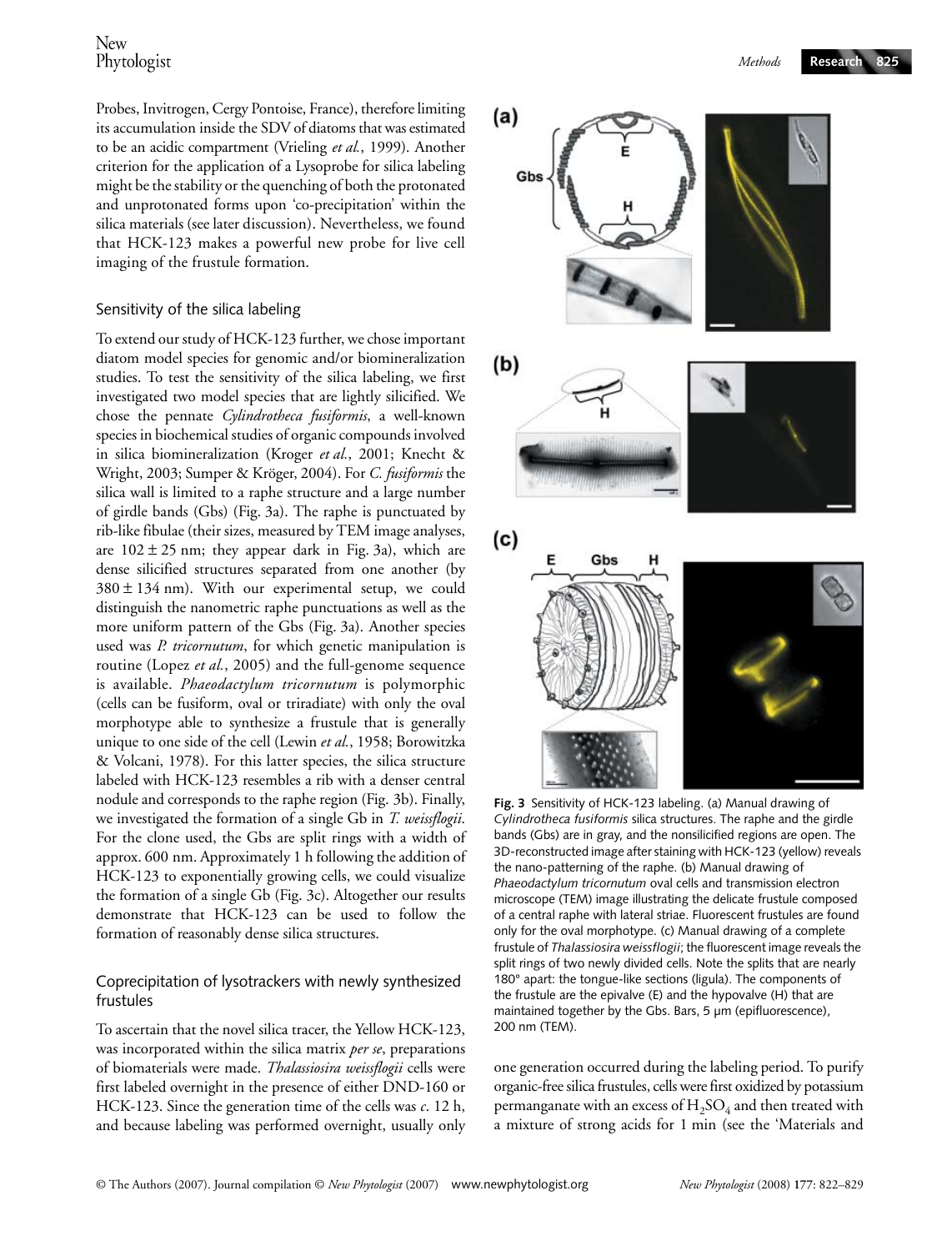**826 Research** *Methods*



**Fig. 4** Strategies followed to label silica frustules. To demonstrate that both DND-160 (cyan) and HCK-123 (yellow) are incorporated and codeposited within newly synthesized silica structures, frustules from overnight cultures were purified. Alternatively, purified frustules could then be stained by incubation with FITC-APS (green). The arrow shows a partial frustule that is revealed only after fluorescein-5-isothiocyanate (FITC) labeling. Bars, 5 µm.

Methods' section). After neutralization, fluorescent images of the purified materials confirmed that both LysoSensors were selectively incorporated and codeposited with Si into newly synthesized frustules (Fig. 4).

#### *In vitro* labeling of biogenic silica with FITC-silanes

The need to decipher the silica pattern formation in diatoms has motivated us to explore new kinds of fluorescent dyes that can label the diatom silica structures 'independently' of the underlying intracellular biological processes. Procedures exist to chemically bind a dye molecule to silane coupling agents, which can then be used to coat interior or surface silica particles (van Blaaderen & Vrij, 1992). Such coating involves the formation of Si-O-Si bonds between the surface silanols and the silanes. To the best of our knowledge, the use of silane molecules to label biological samples has seldom been reported (Hodson *et al.*, 1994), but we envisioned that it could be extended to study the silicate structures of living organisms.

The dye FITC was covalently bound to the coupling agent (3-amino-propyl)trimethoxysilane (APS) by an addition reaction of the amine group with the isothiocyanate group. We then performed kinetics studies, with incubation periods varying between 1, 5 and 30 min and up to 16 h, followed by three washing steps to increase the S/N ratio. Because incubation time did not significantly influence the signals, we chose the shortest incubation of 1 or 5 min. As control, silica beads of 1.2 µm prepared from hydrolysis of alkyl silicates and

subsequent condensation of silicic acid in alcoholic solutions, as described in Stoëber *et al.* (1968), were labeled with FITC-APS (Fig. 1c). A much weaker signal was obtained when the APS coupling moiety was replaced by (3-aminopropyl) dimethylethoxysilane, which possesses only one reactive alkoxy group coupled to FITC (not shown). These results suggest a coupling of multiple dyes per surface silanol by polycondensation of FITC-APS. Such a hypothesis is in agreement with other studies on the use of alkoxysilanes on precipitated silica (de Monredon *et al.*, 2006). Indeed, it is well established that after hydrolysis, alkoxysilanes can condense, either with the surface silanols (here the ones of the frustule) to produce a monolayer coverage via a siloxane anchoring or with itself, leading to a polysiloxane network on the surface (Osterholtz & Pohl, 1992).

Finally, we checked that organic-free frustules, either untreated or prestained after *in vivo* incorporation of DND-160, could be labeled with FITC-silane (Fig. 4). Altogether these experiments confirmed that FITC-silane can be used specifically to label either synthetic or biogenic silicates *in vitro*.

# Use of fluorescent silane to label the silica structure of living organisms

We then carried out a series of similar experiments but with living organisms. We first performed control tests with several species that are not silicified: the bacteria *Escherichia coli*, the baker's yeast *Saccharomyces cerevisiae*, a Prasinophyceae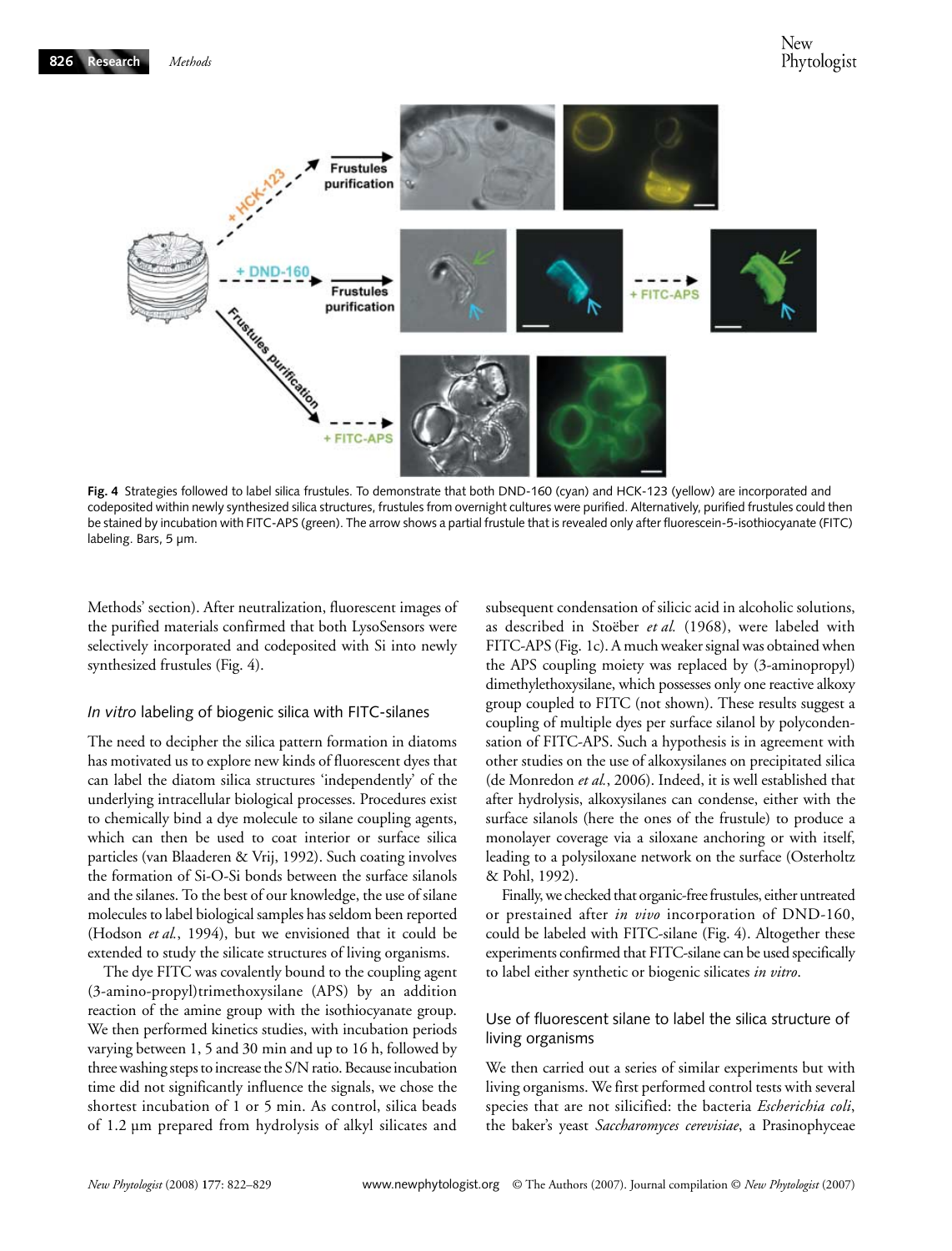*Prasinococcus*, a Coccolithophoridae *Pleurochrysis carterae* and the Rhodophyceae *Rhodella violacea*. Cells cultured in appropriate media were washed before re-suspension in sea water in the presence of FITC-silanes. Except for *R. violacea*, no staining of intra- or extracellular structures was observed, suggesting that the cells are impermeable to this molecule and that the silanes did not interact with organic molecules from the outer membrane or the cell wall components (i.e. glycerophospholipids, lipopolysaccharides (LPS), proteins, glycoproteins and polysacharides). *Rhodella violacea* showed an important intracellular accumulation of the FITC alone or coupled to silane, suggesting that these cells are permeable to the dye molecule (data not shown).

For the diatom *T. weissflogii*, specific fluorescent signals corresponding to the complete frustules were observed after treatment by FITC-silane (Fig. 5a), but no staining was obtained using FITC or fluorescein alone. Similar results were obtained for the other diatoms tested: *C. fusiformis*, *S. costatum* or *D. brightwellii* (not shown). It is worth mentioning that the permeability, and therefore the coating of the biogenic silica, depends on the dye moiety. Indeed, we found for rhodamine-APS a strong intracellular fluorescent signal and a weak staining of the surface (not shown). This result demonstrates that the efficiency of the silane labeling depends on the dye moiety, and can be obtained only if the cells are impermeable to the dye. In addition, careful analyses of the pattern observed for different cells stained with FITC-silane revealed some heterogeneity. For example, we often observed a denser structure in the middle of *T. weissflogii* cells that might correspond to the overlapping region of the Gbs (Figs 5a, 6a). For *T. weissflogii* we also found that one theca was often more fluorescent than the other (Figs 5a, 6a,c). Finally, for *C. fusiformis*, a preferential labeling of the Gbs was reproducibly obtained with the silanes (Fig. 5b). The variations of the labeling might reflect some differences in the accessibility or in the density of the interacting species.

Unfortunately, for *P. tricornutum*, the nonsilicified part of the extracellular matrix was also stained with FITC-silanes, even if this signal was approx. two to threefold weaker than that of the silica frustule (Fig. 5c). However, for the oval cell, asymmetry in the labeling can exist (Fig. 5a, upper panel left). Indeed, the two sides of the cell can be more densely labeled than the middle, suggesting that silanes could interact with some specially localized organic molecules. We also found that the FITC-silane signal was reproducibly weaker in fusiform compared with oval cells (Fig. 5c, upper panel). These results suggest that FITC-APS can interact with some organicassociated materials, but that this interaction depends on the species. To test the specificity of this probe, post-labeled cells were treated with the anionic surfactant sodium dodecyl sulfate (which is commonly used to destabilize electrostatic interactions). After treatment for 5 min in 2% SDS, 100 mm EDTA at 95°C, the *T. weissflogii* frustule was still stained, although with a slightly reduced signal (Fig. 5a); for *P. tricornutum*, only the frustule-associated fluorescence remained,





**Fig. 5** Labeling of diatom-silica with fluorescein-5-isothiocyanate (FITC)-silane. Living cells were treated with FITC-APS for 1 min and then washed before image acquisition. (a) *Thalassiosira weissflogii*: the complete frustule is stained and the labeling is essentially the same after treatment in SDS/EDTA for 5 min at 95°C. (b) *Cylindrotheca fusiformis*: the labeling corresponds mainly to the Gbs region. (c) *Phaeodactylum tricornutum*: the preferential labeling with FITC-APS that appears as a rib-like structure corresponds to the frustule. However, even if fusiform cells also present a labeling, only the silica frustule remains fluorescent after SDS/EDTA treatment. Also note the asymmetric staining of the organic part in some oval cells (lower panel). Insets, bright filed images. Bars, 5 µm.

whereas organic matrix labeling disappeared (Fig. 5c, upper and lower panels). The specificity of the frustule-associated staining was also confirmed for the other kinds of diatom tested. We interpret that after hydrolysis of the three methanol moieties, which will occur in aqueous environments, aminopropyl silanes form stable Si-O-Si bridges with accessible surface silanols, leading to stable and resistant staining. Altogether our results demonstrate that FITC-APS can be used to visualize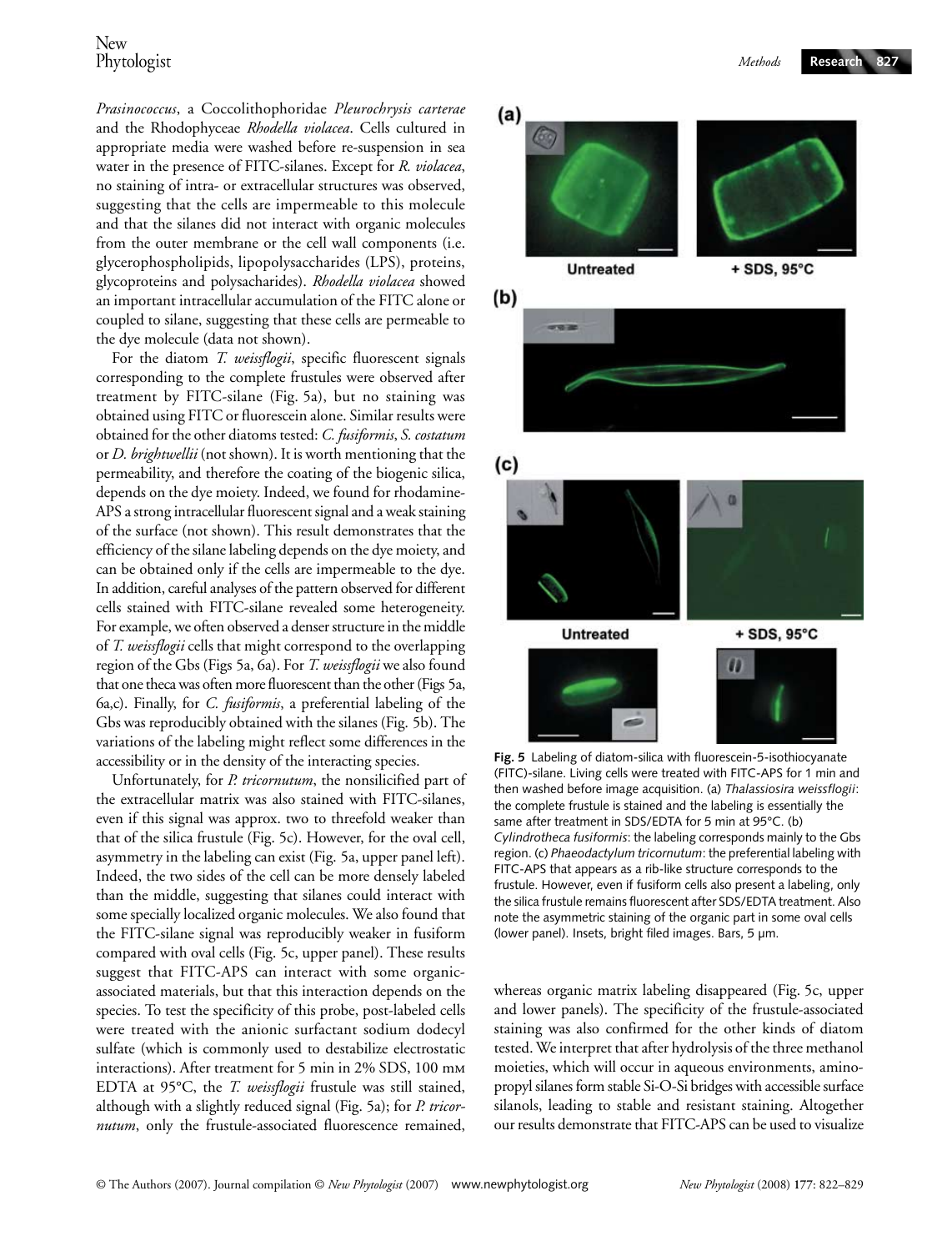

**Fig. 6** Frustule accessibility can be studied by dual labeling. *Thalassiosira weissflogii* cells were grown in the presence of DND-160 (cyan) and then labeled with fluorescein-5-isothiocyanate (FITC)-silanes (green). (a) Before exocytosis, the hypothecae newly synthesized within the two daughter cells are stained only by DND-160. (b) After silica deposition vesicle (SDV) exocytosis, the new hypothecae present a dual labeling with both DND-160 and FITC-silanes. Later, the daughter cells will separate and the newly formed silica material is clearly visible (c). Insets correspond to bright fields, and red images to chlorophyll fluorescence.

the part of the frustules that is accessible from the external environment.

# Combination of dyes can help to study the release of the frustule

We believed that the combination of different probes – that is, Lysotrackers that stain newly synthesized structures and FITC-silane that has access only to extracellular materials – could be used to address the secretion of the valve and Gbs, something that has never before been possible. For this purpose, exponentially growing cells were incubated with DND-160 and then with FITC-APS. For these experiments we found that DND-160 was a very useful dye since its excitation does not overlap in wavelength with FITC-silane. However, we are currently testing new fluorescent silanes (e.g. Texas red, Alexa Fluor) that can be used in combination with the powerful HCK-123. As illustrated in Fig. 6, we found that, in some *T. weissflogii* cells, the newly synthesized valves are stained only with DND-160 (Fig. 6a); but more frequently in dividing cells the new hypovalves were labeled with both the DND-160 and FITC-silanes (Fig. 6b). After the daughter cells' separation, the dual labeling of the newly synthesized hypothecae is even more visible (Fig. 6c). A likely explanation is that, as we have shown that FITC-silanes do not accumulate inside the cells, the newly synthesized material which is still inside the SDV is not accessible to FITC-silanes. Upon release, this new silica material becomes stained by the FITC-silanes. Even if at this stage we could not perform a similar experiment using the coupled HCK-123 and rhodamin-silane (see earlier discussion), these experiments suggest that coupling of a lysoprobe with a fluorescent-silane could be very useful in studying the accessibility of the silica material.

# Conclusions

The present study provides novel procedures to analyze the silica structure of living cells with the help of fluorescent markers. We have developed the use of a new probe, the LysoTracker Yellow HCK-123, which can be used to follow the silica formation process *in vivo*. HCK-123 shows an enhanced S/N ratio and should make a better live probe since it is excitable in the visible range (i.e. less detrimental for the cell viability). In addition, it opens the possibility of using several fluorescent LysoProbes to study mixed populations or perform combined pulse-chase experiments. In addition, we have started the development of another rapid procedure to analyze the pattern of diatom shells by using FITC-silane coupling agents. In future, since a large number of other amine reactive fluorescent dyes can be coupled to APS, we believe that a full panel of fluorescent-silanes could be exploited to address the questions of diatom pattern formation *in vivo*. Further studies using combinations of different kinds of molecular properties and specificities should help to address the localization and accessibility of diatom frustules, and hopefully explore the process of frustule exocytosis. Such strategies might also be used to screen for drugs that specifically inhibit the release of the frustule but not its formation. The aforementioned approaches may also be of interest in the study of silicon biomineralization in other unicellular or multicellular organisms.

#### **Acknowledgements**

We thank I. Probert and C. De Vargas for providing the strain *Pleurochrysis carterae*, and D. Vaulot and F. Le Gall for providing *Prasinococcus*. Research in P. J. L. laboratory is supported in